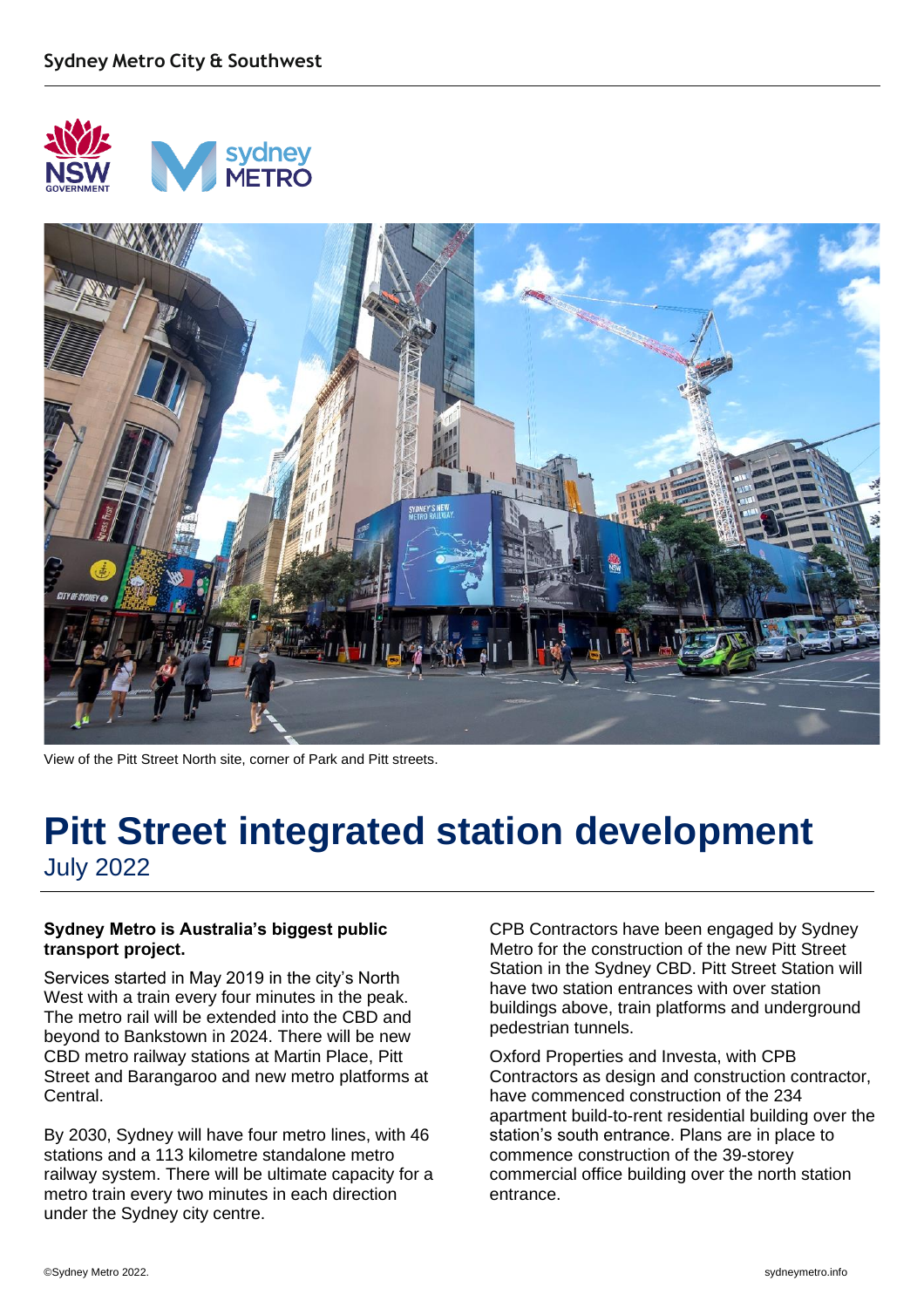# **Construction update**

Work to build the new Pitt Street integrated station development (ISD) began in January 2021, with construction scheduled for completion in 2024 ahead of the opening of Sydney Metro City & Southwest.

Pitt Street Station is strategically located at the junction of Sydney's southern CBD and the Midtown retail precinct, close to mixed employment, residential, entertainment, cultural and events-based activities within southern Sydney CBD and Chinatown.

The Pitt Street station northern entry will be located at Park Street, and southern entry to the station to be located at Bathurst Street with the station platform linking the two access points underground.

In the last six months, construction of basement levels at both the North and South station sites has been completed. The North station structure has reached level three, and the South station structure has reached level six. Work has commenced at Pitt Street South to install pre-cast building façade panels.

High voltage equipment to power the metro has been successfully delivered to the North and South sites. This equipment will provide electricity supply to the metro track overhead wires and the entire station. Equipment has also been installed in the station control rooms.

Investigation activities to locate underground services on streets surrounding the site and determine ground conditions is complete. Work is now underway to install new utilities such as power, communications and water for the Pitt Street Station and over station developments.



### Workers celebrate track completion in the tunnels

Construction workers recently celebrated a significant milestone at Pitt Street Station, with the installation of the final 60 metres of track in the tunnels linking the seven underground stations of the Sydney Metro City & Southwest between Chatswood and Sydenham.

A team of more than 500 people have worked tirelessly over the past 15 months to plan and lay more than 58 kilometres of Australian rail steel deep under Sydney, including 3.2 kilometres under Sydney Harbour. More than 4,000 tonnes of Australian steel is being used on the project between Chatswood and Sydenham alone.

The final track pour took place in the northbound tunnel from Central Station at Pitt Street Station to the sound of cheers from the Systems Connect Line-wide Works project team, comprising two CIMIC Group companies, CPB Contractors and UGL Limited.

In total, over 95% of track construction for the Sydney Metro City & Southwest, which extends from Chatswood, beneath Sydney Harbour and the CBD to Marrickville and beyond to Bankstown, has been completed.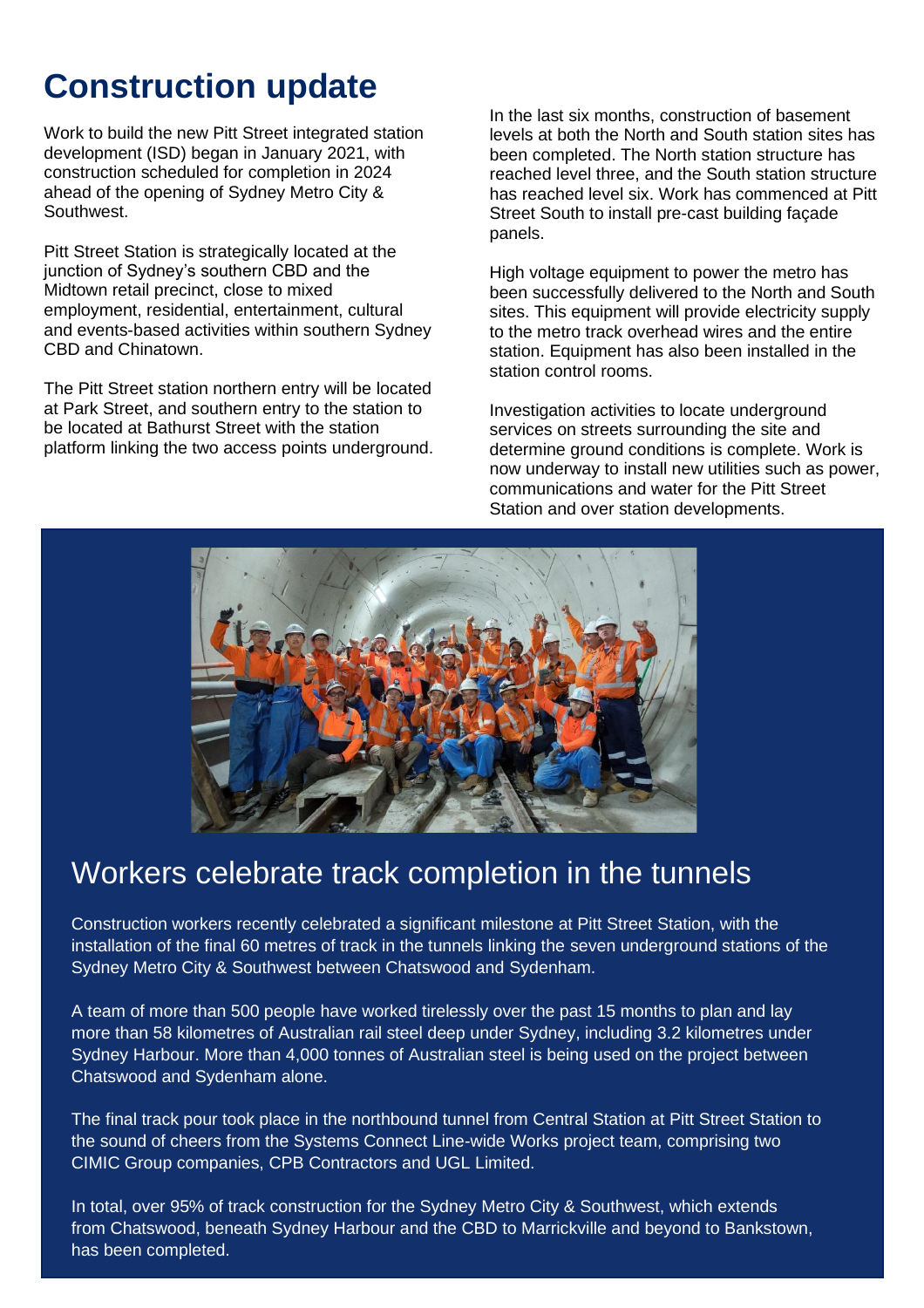## **North site progress**



Work progressing at the Pitt Street Station North site. Looking from Pitt Street to Castlereagh Street, toward Hyde Park.

## **Did you know?**

Nearly half of the Glass Reinforced Concrete panels have been installed within the Pitt Street Station pedestrian tunnels and station platforms.

In total, there will be 416 panels installed in the station with each one weighing 650 kilograms. That's equivalent to the weight of six baby elephants!



## **South site progress**



Aerial images showing work progressing at the Pitt Street Station South site.

## **Did you know?**

A total of 127 façade panels will be installed at our South site.

The building façade panels can weigh anywhere from 1.7 tonnes to 11 tonnes. With the lightest weighing more than a baby humpback whale!

The largest panel is 11.5 metres high and spans across three levels – from ground to level three.